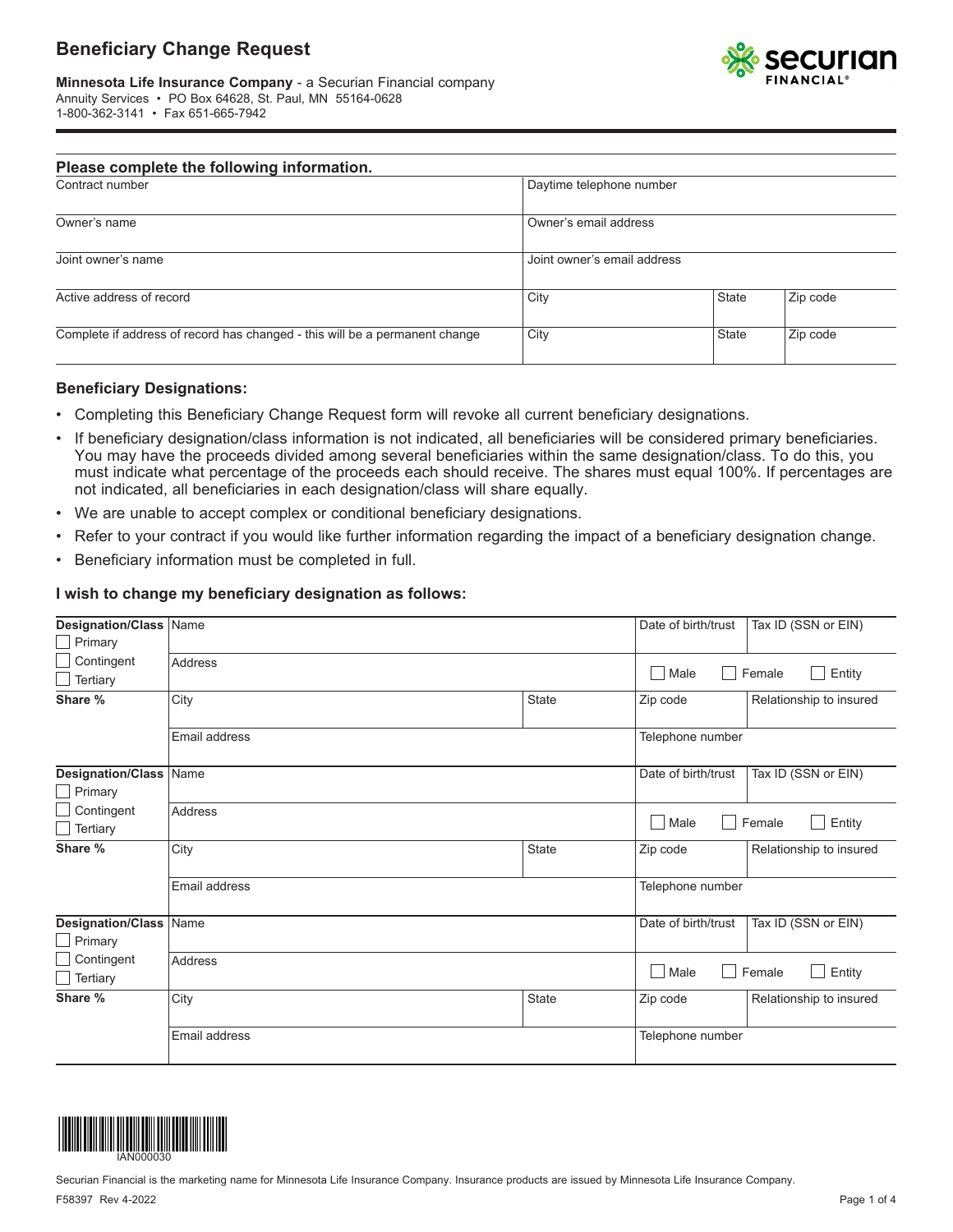| Designation/Class                               | Name           |              | Date of birth/trust                       | Tax ID (SSN or EIN)     |  |
|-------------------------------------------------|----------------|--------------|-------------------------------------------|-------------------------|--|
| Primary                                         |                |              |                                           |                         |  |
| Contingent                                      | Address        |              |                                           |                         |  |
| Tertiary                                        |                |              | $\blacksquare$<br>Male                    | Female<br>Entity        |  |
| Share %                                         | City           | State        | Zip code                                  | Relationship to insured |  |
|                                                 | Email address  |              | Telephone number                          |                         |  |
| Designation/Class<br>Primary                    | Name           |              | Date of birth/trust                       | Tax ID (SSN or EIN)     |  |
| Contingent<br>Tertiary                          | Address        |              | $\mathbf{I}$<br>Male                      | Female<br>Entity        |  |
| Share %                                         | City           | <b>State</b> | Zip code                                  | Relationship to insured |  |
|                                                 | Email address  |              | Telephone number                          |                         |  |
| <b>Designation/Class</b><br>Primary             | Name           |              | Date of birth/trust                       | Tax ID (SSN or EIN)     |  |
| Contingent<br>Tertiary                          | Address        |              | $\mathcal{L}$<br>Male<br>Female<br>Entity |                         |  |
| Share %                                         | City           | <b>State</b> | Zip code                                  | Relationship to insured |  |
| Email address                                   |                |              | Telephone number                          |                         |  |
| Designation/Class<br>Primary                    | Name           |              | Date of birth/trust                       | Tax ID (SSN or EIN)     |  |
| Contingent<br>Tertiary                          | Address        |              | $\mathbf{I}$<br>Male                      | Female<br>Entity        |  |
| Share %                                         | City           | <b>State</b> | Zip code                                  | Relationship to insured |  |
|                                                 | Email address  |              | Telephone number                          |                         |  |
| Designation/Class<br>Primary                    | Name           |              | Date of birth/trust                       | Tax ID (SSN or EIN)     |  |
| Contingent<br>Tertiary                          | Address        |              | $\mathbf{I}$<br>Male<br>Female<br>Entity  |                         |  |
| Share %                                         | City           | <b>State</b> | Zip code                                  | Relationship to insured |  |
|                                                 | Email address  |              | Telephone number                          |                         |  |
| <b>Designation/Class Name</b><br>$\Box$ Primary |                |              | Date of birth/trust                       | Tax ID (SSN or EIN)     |  |
| Contingent<br>Tertiary                          | <b>Address</b> |              | $\Box$ Male                               | Entity<br>Female        |  |
| Share %                                         | City           | State        | Zip code                                  | Relationship to insured |  |
|                                                 | Email address  |              | Telephone number                          |                         |  |
| Designation/Class<br>Primary                    | Name           |              | Date of birth/trust                       | Tax ID (SSN or EIN)     |  |
| Contingent<br>Tertiary                          | Address        |              | $\Box$ Male<br>Entity<br>Female           |                         |  |
| Share %                                         | City           | State        | Zip code                                  | Relationship to insured |  |
|                                                 | Email address  |              | Telephone number                          |                         |  |

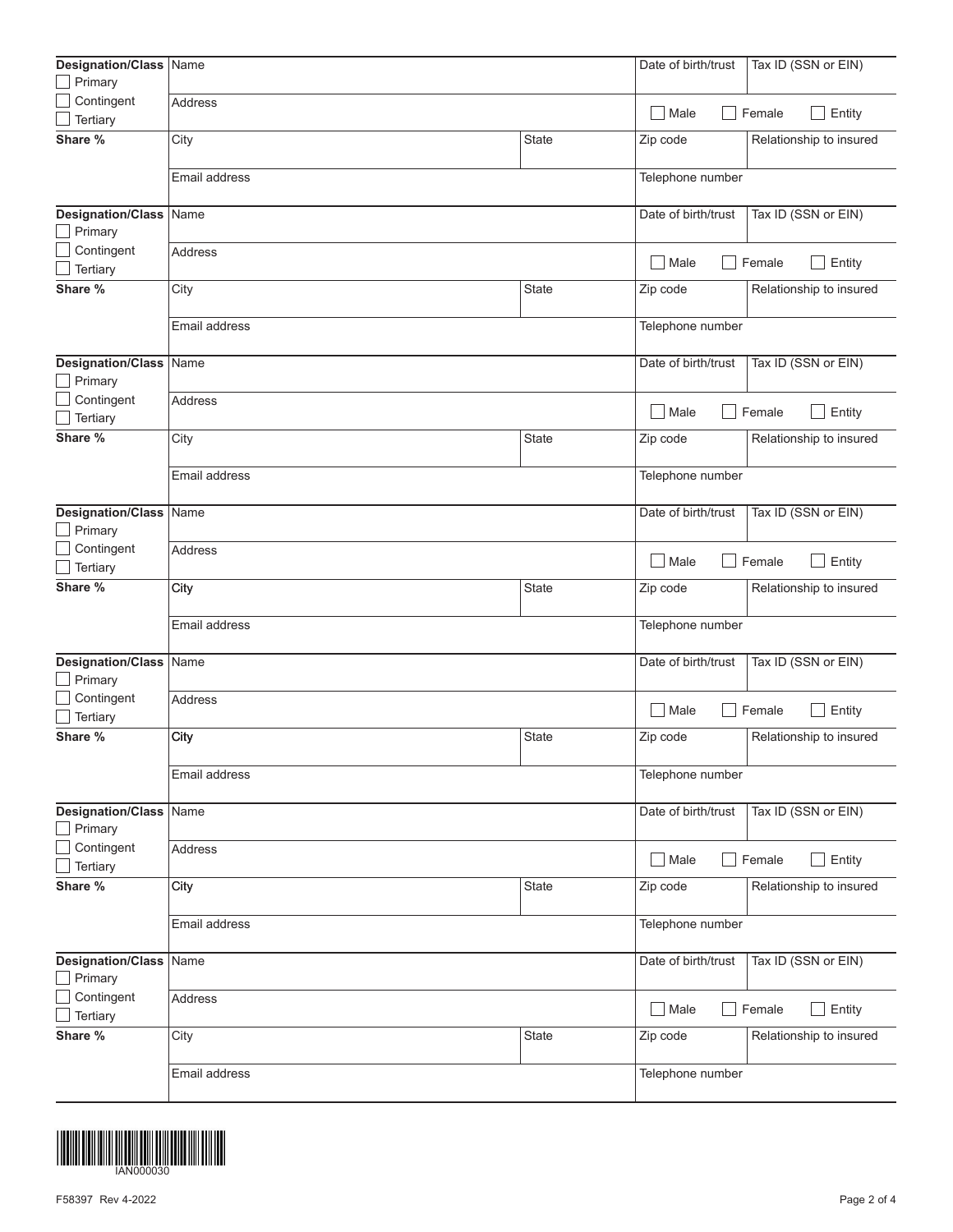# **Additional Beneficiary Designations:**

### **If additional beneficiary designations are needed, attach, and check this box**

**Note**: Include the contract number, owner name and beneficiary information requested in the boxes above. This must be signed and dated.

#### **Authorization Instructions and Agreements**

*Note: Additional documentation may be required and will be reviewed prior to approval.* 

- 1. The owner of the contract must sign the form, or someone authorized on the owner's behalf (i.e., Power of Attorney or Conservatorship).
- 2. If the owner is a corporation, an authorized officer must sign the request with notation of his/her title.
- 3. If the owner is a partnership, at least one partner must sign the form with notation of his/her title. If it is a limited partnership, the general partner must sign with notation of his/her title.
- 4. If the owner is a trust, the trustee(s) must sign. The company shall not be responsible for the application or disposition of the proceeds by said trustee(s), and the receipt of the proceeds by said trustee(s) shall be fully discharged of the liability of the company under the contract.

I believe the information provided is true and accurate to the best of my knowledge. I understand that my identity may be verified by the Company in accordance with the U.S. Patriot Act of 2001. This verification may include, but is not limited to, contact with financial institutions, consumer reporting agencies, and government agencies.

#### **Signatures:**

| Date<br>Date<br>Power of attorney/conservator's signature (you must obtain a notarized or signature guarantee on this form.)<br>Representative/agent code<br>Date<br>)SS |                                         |  |  |  |
|--------------------------------------------------------------------------------------------------------------------------------------------------------------------------|-----------------------------------------|--|--|--|
|                                                                                                                                                                          | Owner's signature                       |  |  |  |
|                                                                                                                                                                          | Χ                                       |  |  |  |
|                                                                                                                                                                          | Joint owner's signature (if applicable) |  |  |  |
|                                                                                                                                                                          | X                                       |  |  |  |
|                                                                                                                                                                          |                                         |  |  |  |
|                                                                                                                                                                          | χ                                       |  |  |  |
|                                                                                                                                                                          | Representative/agent's signature        |  |  |  |
|                                                                                                                                                                          | X                                       |  |  |  |
|                                                                                                                                                                          | <b>STATE OF</b>                         |  |  |  |
|                                                                                                                                                                          |                                         |  |  |  |
|                                                                                                                                                                          | <b>COUNTY OF</b>                        |  |  |  |

On this \_\_\_\_\_\_\_ day of \_\_\_\_\_\_\_\_\_\_\_\_\_\_\_\_\_\_\_\_\_\_\_\_\_\_, \_\_\_\_\_\_\_\_(month, year), before me, a notary public in and for said county and state, personally appeared **the metally appeared** to me well known to be the person who executed the foregoing instrument and acknowledged that (s)he executed the same as her/his own free act and deed and for the uses and purposes therein stated.

Notary public